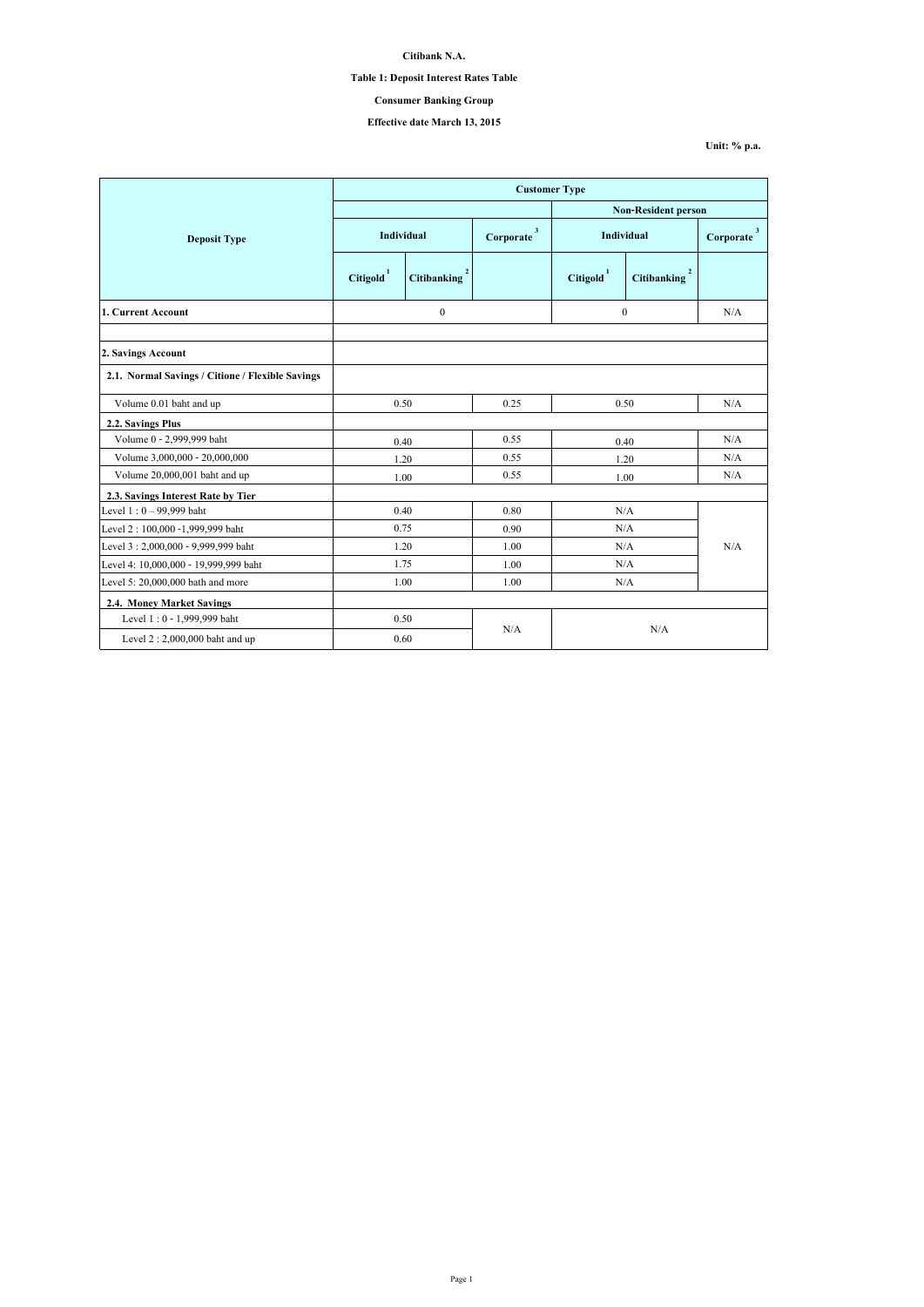| Unit: $%$ p.a. |  |  |  |
|----------------|--|--|--|
|----------------|--|--|--|

# **Citibank N.A.**

# **Table 1: Deposit Interest Rates Table**

# **Effective date March 13, 2015**

|                                                      | <b>Customer Type</b>                                            |                           |                                             |                           |  |  |  |  |
|------------------------------------------------------|-----------------------------------------------------------------|---------------------------|---------------------------------------------|---------------------------|--|--|--|--|
|                                                      |                                                                 |                           | <b>Non-Resident person</b>                  |                           |  |  |  |  |
| <b>Deposit Type</b>                                  | Individual                                                      | $\mathbf{3}$<br>Corporate | <b>Individual</b>                           | $\mathbf{3}$<br>Corporate |  |  |  |  |
|                                                      | $\boldsymbol{2}$<br>Citigold <sup>1</sup><br><b>Citibanking</b> |                           | Citigold <sup>1</sup><br><b>Citibanking</b> | $\overline{2}$            |  |  |  |  |
| 3. Time Deposit                                      |                                                                 |                           |                                             |                           |  |  |  |  |
| 3.1 Normal Time Deposit -                            |                                                                 |                           |                                             |                           |  |  |  |  |
| Minimum opening account 100,000 Baht                 |                                                                 |                           |                                             |                           |  |  |  |  |
| <b>3-Month Tenors</b>                                |                                                                 |                           |                                             |                           |  |  |  |  |
| Volume 100,000 Baht and up                           | 0.90                                                            | 0.65                      | N/A                                         |                           |  |  |  |  |
| <b>6-Month Tenors</b>                                |                                                                 |                           |                                             |                           |  |  |  |  |
| Volume 100,000 Baht and up                           | 0.95                                                            | 0.70                      | 0.85                                        | N/A                       |  |  |  |  |
| 9-Month Tenors                                       |                                                                 |                           |                                             |                           |  |  |  |  |
| Volume 100,000 Baht and up                           | 1.00                                                            | 0.75                      | 0.90                                        | N/A                       |  |  |  |  |
| <b>12-Month Tenors</b>                               |                                                                 |                           |                                             |                           |  |  |  |  |
| Volume 100,000 Baht and up                           | 1.05                                                            | 0.80                      | 0.95                                        | N/A                       |  |  |  |  |
| <b>18-Month Tenors</b>                               |                                                                 |                           |                                             |                           |  |  |  |  |
| Volume 100,000 Baht and up                           | 1.10                                                            | 0.85                      | 1.00                                        | N/A                       |  |  |  |  |
| <b>24-Month Tenors</b>                               |                                                                 |                           |                                             |                           |  |  |  |  |
|                                                      |                                                                 |                           | 1.05                                        |                           |  |  |  |  |
| Volume 100,000 Baht and up                           | 1.15                                                            | 0.90                      |                                             | N/A                       |  |  |  |  |
| <b>36-Month Tenors</b>                               |                                                                 |                           |                                             |                           |  |  |  |  |
| Volume 100,000 baht and up                           | 1.20                                                            | 0.95                      | 1.10                                        | N/A                       |  |  |  |  |
| <b>48-Month Tenors</b>                               |                                                                 |                           |                                             |                           |  |  |  |  |
| Volume 100,000 baht and up                           | 1.25                                                            | 1.00                      | 1.15                                        | N/A                       |  |  |  |  |
| <b>60-Month Tenors</b>                               |                                                                 |                           |                                             |                           |  |  |  |  |
| Volume 100,000 baht and up                           | 1.30                                                            | 1.05                      | 1.20                                        | N/A                       |  |  |  |  |
| 3.2 Normal Time Deposit Online -                     |                                                                 |                           |                                             |                           |  |  |  |  |
| Minimum opening account 100,000 Baht                 |                                                                 |                           |                                             |                           |  |  |  |  |
| <b>3-Month Tenors</b>                                |                                                                 |                           |                                             |                           |  |  |  |  |
| Volume 100,000 Baht and up                           | 1.25                                                            | N/A                       | 1.25                                        | N/A                       |  |  |  |  |
| <b>6-Month Tenors</b>                                |                                                                 |                           |                                             |                           |  |  |  |  |
| Volume 100,000 Baht and up                           | 0.95                                                            | 0.70                      | 0.95                                        | N/A                       |  |  |  |  |
| 9-Month Tenors                                       |                                                                 |                           |                                             |                           |  |  |  |  |
| Volume 100,000 Baht and up                           | 1.00                                                            | 0.75                      | 1.00                                        | N/A                       |  |  |  |  |
| <b>12-Month Tenors</b>                               |                                                                 |                           |                                             |                           |  |  |  |  |
| Volume 100,000 Baht and up                           | 1.05                                                            | 0.80                      | 1.05                                        | N/A                       |  |  |  |  |
| <b>18-Month Tenors</b>                               |                                                                 |                           |                                             |                           |  |  |  |  |
| Volume 100,000 Baht and up                           | 1.10                                                            | 0.85                      | 1.10                                        | N/A                       |  |  |  |  |
| <b>24-Month Tenors</b>                               |                                                                 |                           |                                             |                           |  |  |  |  |
| Volume 100,000 Baht and up                           | 1.15                                                            | 0.90                      | 1.15                                        | N/A                       |  |  |  |  |
| <b>36-Month Tenors</b>                               |                                                                 |                           |                                             |                           |  |  |  |  |
| Volume 100,000 baht and up                           | 1.20                                                            | 0.95                      | 1.20                                        | N/A                       |  |  |  |  |
| <b>48-Month Tenors</b><br>Volume 100,000 baht and up | 1.25                                                            | 1.00                      | 1.25                                        | N/A                       |  |  |  |  |
| <b>60-Month Tenors</b>                               |                                                                 |                           |                                             |                           |  |  |  |  |
| Volume 100,000 baht and up                           | 1.30                                                            | 1.05                      | 1.30                                        | N/A                       |  |  |  |  |
|                                                      |                                                                 |                           |                                             |                           |  |  |  |  |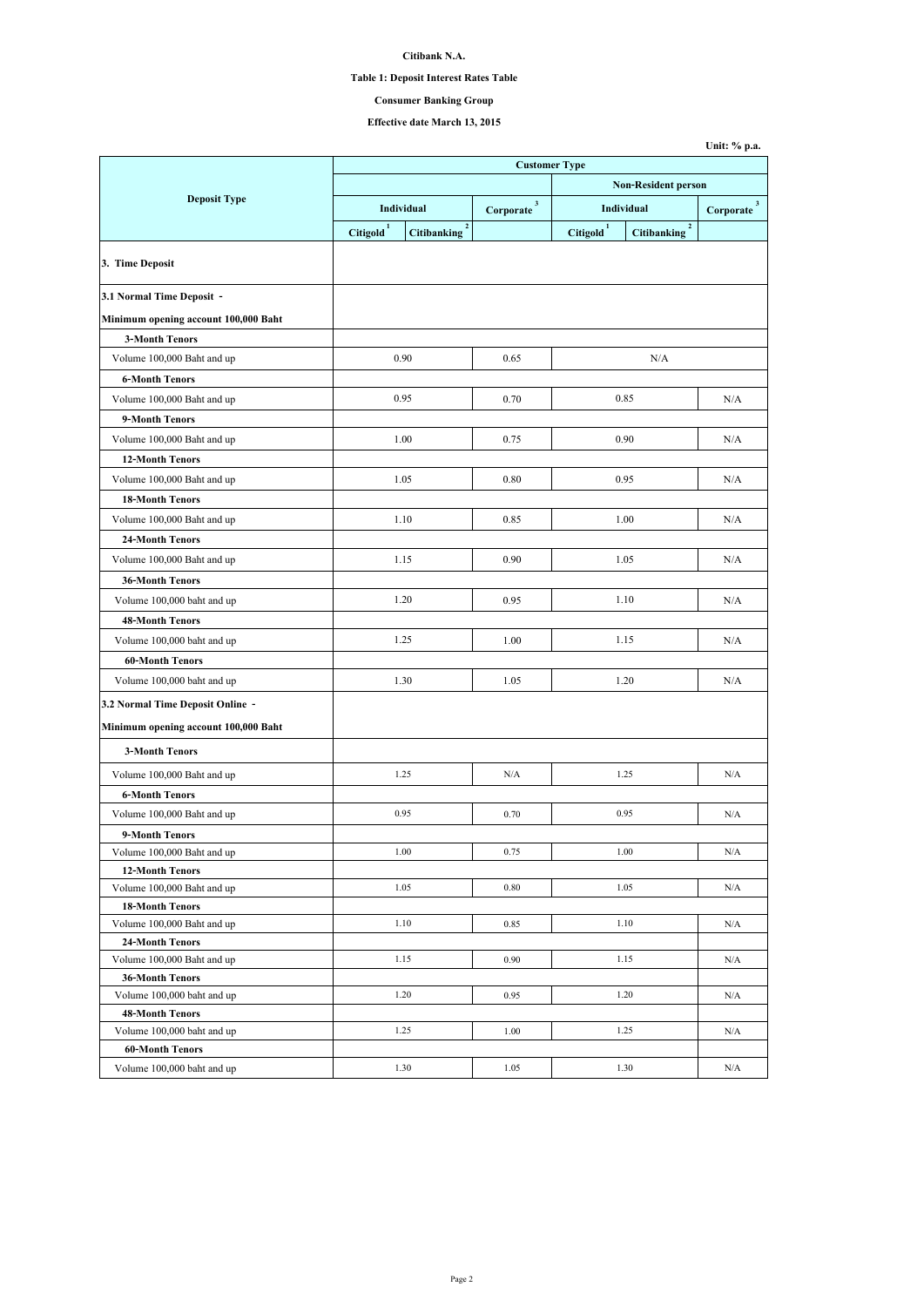# **Citibank N.A.**

# **Table 1: Deposit Interest Rates Table**

# **Effective date March 13, 2015**

|                                    |                       |                                      | <b>Non-Resident person</b> |                       |                                      |  |
|------------------------------------|-----------------------|--------------------------------------|----------------------------|-----------------------|--------------------------------------|--|
| <b>Deposit Type</b>                | <b>Individual</b>     |                                      | $\mathbf{3}$<br>Corporate  |                       | <b>Individual</b>                    |  |
|                                    | Citigold <sup>1</sup> | $\overline{2}$<br><b>Citibanking</b> |                            | Citigold <sup>1</sup> | $\overline{2}$<br><b>Citibanking</b> |  |
| 3.3 Periodic Time Deposit-         |                       |                                      |                            |                       |                                      |  |
| <b>Monthly Interest Paid</b>       |                       |                                      |                            |                       |                                      |  |
| <b>6-Month Tenors</b>              |                       |                                      |                            |                       |                                      |  |
| Volume 200,000 baht and up         | 0.75                  |                                      |                            | N/A                   |                                      |  |
| 9-Month Tenors                     |                       |                                      |                            |                       |                                      |  |
| Volume 200,000 baht and up         | 0.80                  |                                      |                            | N/A                   |                                      |  |
| <b>12-Month Tenors</b>             |                       |                                      |                            |                       |                                      |  |
| Volume 200,000 baht and up         | 0.85                  |                                      |                            | N/A                   |                                      |  |
| <b>18-Month Tenors</b>             |                       |                                      |                            |                       |                                      |  |
| Volume 200,000 baht and up         | 0.90                  |                                      |                            | N/A                   |                                      |  |
| <b>24-Month Tenors</b>             |                       |                                      |                            |                       |                                      |  |
| Volume 200,000 baht and up         | 0.95                  |                                      |                            | N/A                   |                                      |  |
| <b>36-Month Tenors</b>             |                       |                                      |                            |                       |                                      |  |
| Volume 200,000 baht and up         |                       | 1.00                                 |                            | N/A                   |                                      |  |
| <b>48-Month Tenors</b>             |                       |                                      |                            |                       |                                      |  |
| Volume 200,000 baht and up         |                       | 1.05                                 |                            | N/A                   |                                      |  |
| <b>60-Month Tenors</b>             |                       |                                      |                            |                       |                                      |  |
| Volume 200,000 baht and up         | 1.10                  |                                      |                            | N/A                   |                                      |  |
| <b>Quarterly Interest Paid</b>     |                       |                                      |                            |                       |                                      |  |
| <b>12-Month Tenors</b>             |                       |                                      |                            |                       |                                      |  |
| Volume 200,000 baht and up         | 0.85                  |                                      |                            | N/A                   |                                      |  |
| <b>18-Month Tenors</b>             |                       |                                      |                            |                       |                                      |  |
| Volume 200,000 baht and up         | 0.90                  |                                      |                            | N/A                   |                                      |  |
| <b>24-Month Tenors</b>             |                       |                                      |                            |                       |                                      |  |
| Volume 200,000 baht and up         | 0.95                  |                                      |                            | N/A                   |                                      |  |
| <b>36-Month Tenors</b>             |                       |                                      |                            |                       |                                      |  |
| Volume 200,000 baht and up         | 1.00                  |                                      |                            | N/A                   |                                      |  |
| <b>48-Month Tenors</b>             |                       |                                      |                            |                       |                                      |  |
| Volume 200,000 baht and up         | 1.05                  |                                      |                            | N/A                   |                                      |  |
| <b>60-Month Tenors</b>             |                       |                                      |                            |                       |                                      |  |
| Volume 200,000 baht and up         | 1.10                  |                                      | N/A                        |                       |                                      |  |
|                                    |                       |                                      |                            |                       |                                      |  |
| <b>Semi Annually Interest Paid</b> |                       |                                      |                            |                       |                                      |  |
| <b>12-Month Tenors</b>             |                       |                                      |                            |                       |                                      |  |
| Volume 200,000 baht and up         | 0.85                  |                                      |                            | N/A                   |                                      |  |
| <b>18-Month Tenors</b>             |                       |                                      |                            |                       |                                      |  |
| Volume 200,000 baht and up         | 0.90                  |                                      |                            | N/A                   |                                      |  |
| <b>24-Month Tenors</b>             |                       |                                      |                            |                       |                                      |  |
| Volume 200,000 baht and up         | 0.95                  |                                      |                            | N/A                   |                                      |  |
| <b>36-Month Tenors</b>             |                       |                                      |                            |                       |                                      |  |
| Volume 200,000 baht and up         |                       | 1.00                                 |                            | N/A                   |                                      |  |
| <b>48-Month Tenors</b>             |                       |                                      |                            |                       |                                      |  |
| Volume 200,000 baht and up         |                       | 1.05                                 |                            | N/A                   |                                      |  |
| <b>60-Month Tenors</b>             |                       |                                      |                            |                       |                                      |  |
| Volume 200,000 baht and up         | 1.10                  |                                      |                            | N/A                   |                                      |  |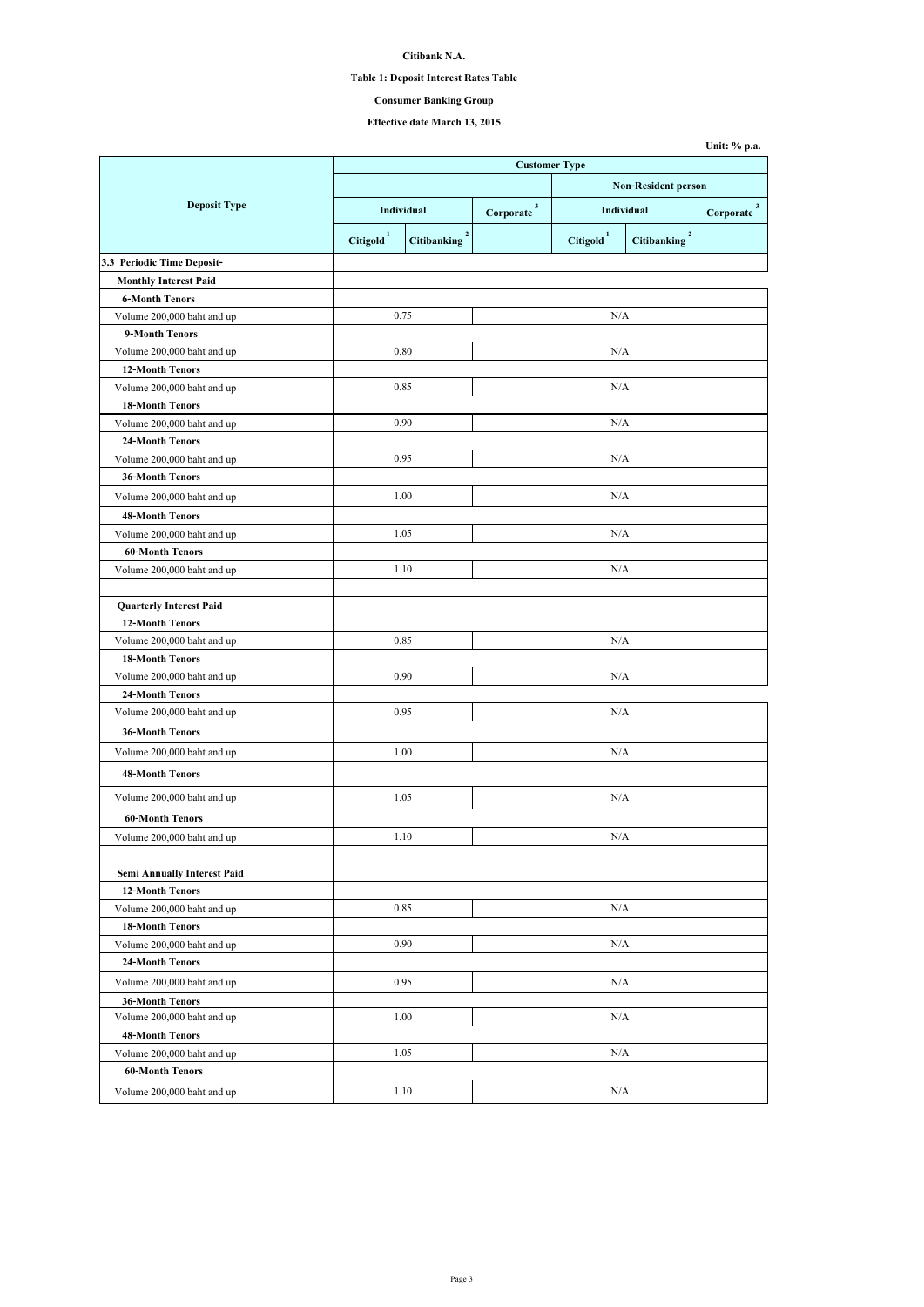# **Citibank N.A.**

# **Table 1: Deposit Interest Rates Table**

### **Effective date March 13, 2015**

|                                       |                       | <b>Customer Type</b>               |     |                                                |                                               |                |  |
|---------------------------------------|-----------------------|------------------------------------|-----|------------------------------------------------|-----------------------------------------------|----------------|--|
|                                       |                       |                                    |     |                                                | <b>Non-Resident person</b>                    |                |  |
| <b>Deposit Type</b>                   |                       | Individual                         |     | $\mathbf{3}$<br><b>Individual</b><br>Corporate |                                               | 3<br>Corporate |  |
|                                       | Citigold <sup>1</sup> | $\mathbf{2}$<br><b>Citibanking</b> |     | Citigold <sup>1</sup>                          | $\overline{\mathbf{2}}$<br><b>Citibanking</b> |                |  |
| <b>Annually Interest Paid</b>         |                       |                                    |     |                                                |                                               |                |  |
| <b>24-Month Tenors</b>                |                       |                                    |     |                                                |                                               |                |  |
| Volume 200,000 baht and up            | 0.95                  |                                    |     | N/A                                            |                                               |                |  |
| <b>36-Month Tenors</b>                |                       |                                    |     |                                                |                                               |                |  |
| Volume 200,000 baht and up            |                       | 1.00                               |     | N/A                                            |                                               |                |  |
| <b>48-Month Tenors</b>                |                       |                                    |     |                                                |                                               |                |  |
| Volume 200,000 baht and up            |                       | 1.05                               |     | N/A                                            |                                               |                |  |
| <b>60-Month Tenors</b>                |                       |                                    |     |                                                |                                               |                |  |
| Volume 200,000 baht and up            | 1.10                  |                                    | N/A |                                                |                                               |                |  |
| 3.4 Rising Rate Time Deposit -        |                       |                                    |     |                                                |                                               |                |  |
| <b>24-Month Tenors</b>                |                       |                                    |     |                                                |                                               |                |  |
| Volume 500,000 baht and up            |                       |                                    |     |                                                |                                               |                |  |
| 1st 6-month                           | 1.00                  |                                    |     |                                                |                                               |                |  |
| 2nd 6-month                           | 1.25                  |                                    | N/A |                                                |                                               |                |  |
| 3rd 6-month                           | 2.50                  |                                    |     |                                                |                                               |                |  |
| 4th 6-month                           | 4.00                  |                                    |     |                                                |                                               |                |  |
| Effective Interest Rate is 2.19% p.a. |                       |                                    |     |                                                |                                               |                |  |
|                                       |                       |                                    |     |                                                |                                               |                |  |
|                                       |                       |                                    |     |                                                |                                               |                |  |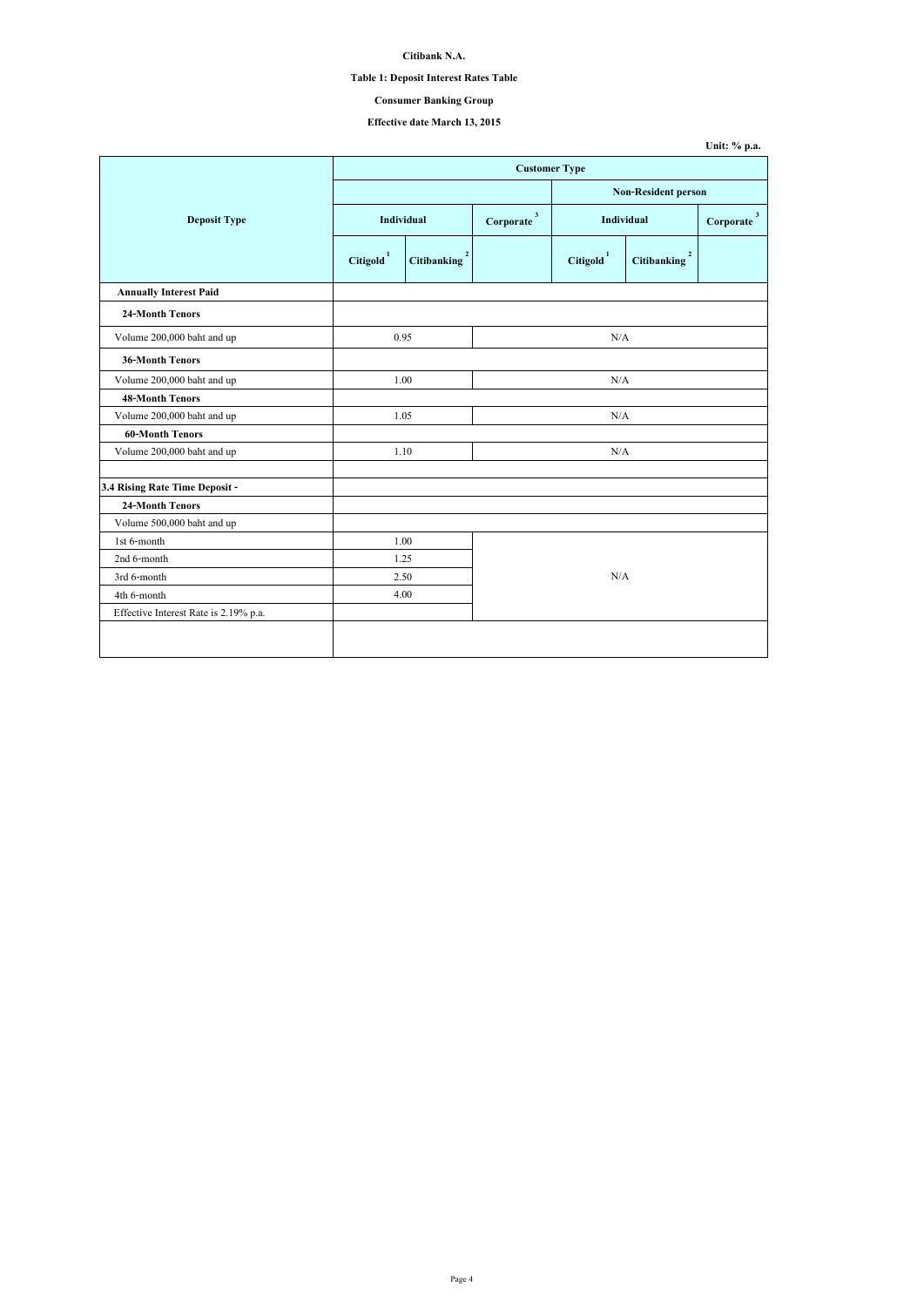**Citibank N.A.**

**Table 1: Deposit Interest Rates Table**

### **Effective date March 13, 2015**

|                                       | <b>Customer Type</b>  |                                      |     |                       |                                      |                           |  |
|---------------------------------------|-----------------------|--------------------------------------|-----|-----------------------|--------------------------------------|---------------------------|--|
| <b>Deposit Type</b>                   |                       |                                      |     |                       | <b>Non-Resident person</b>           |                           |  |
|                                       |                       | Individual                           |     |                       | Individual                           | $\mathbf{3}$<br>Corporate |  |
|                                       | Citigold <sup>1</sup> | $\overline{2}$<br><b>Citibanking</b> |     | Citigold <sup>1</sup> | $\overline{2}$<br><b>Citibanking</b> |                           |  |
| 3.5 Flexible Time Deposit Enhancement |                       |                                      |     |                       |                                      |                           |  |
| 2.5-Month Tenors (10 weeks)           |                       |                                      |     |                       |                                      |                           |  |
| Volume 200,000 baht and up            | 0.60                  |                                      |     | N/A                   |                                      |                           |  |
| <b>3-Month Tenors</b>                 |                       |                                      |     |                       |                                      |                           |  |
| Volume 200,000 baht and up            | 0.60                  |                                      | N/A |                       |                                      |                           |  |
| <b>6-Month Tenors</b>                 |                       |                                      |     |                       |                                      |                           |  |
| Volume 200,000 baht and up            | 0.65                  |                                      | N/A |                       |                                      |                           |  |
| 9-Month Tenors                        |                       |                                      |     |                       |                                      |                           |  |
| Volume 200,000 baht and up            | 0.70                  |                                      | N/A |                       |                                      |                           |  |
| <b>10-Month Tenors</b>                |                       |                                      |     |                       |                                      |                           |  |
| Volume 200,000 baht and up            | 0.70                  |                                      | N/A |                       |                                      |                           |  |
| <b>12-Month Tenors</b>                |                       |                                      |     |                       |                                      |                           |  |
| Volume 200,000 baht and up            | 0.75                  |                                      | N/A |                       |                                      |                           |  |
| <b>18-Month Tenors</b>                |                       |                                      |     |                       |                                      |                           |  |
| Volume 200,000 baht and up            |                       | 0.80                                 |     | $\rm N/A$             |                                      |                           |  |
| <b>24-Month Tenors</b>                |                       |                                      |     |                       |                                      |                           |  |
| Volume 200,000 baht and up            |                       | 0.85                                 |     | $\rm N/A$             |                                      |                           |  |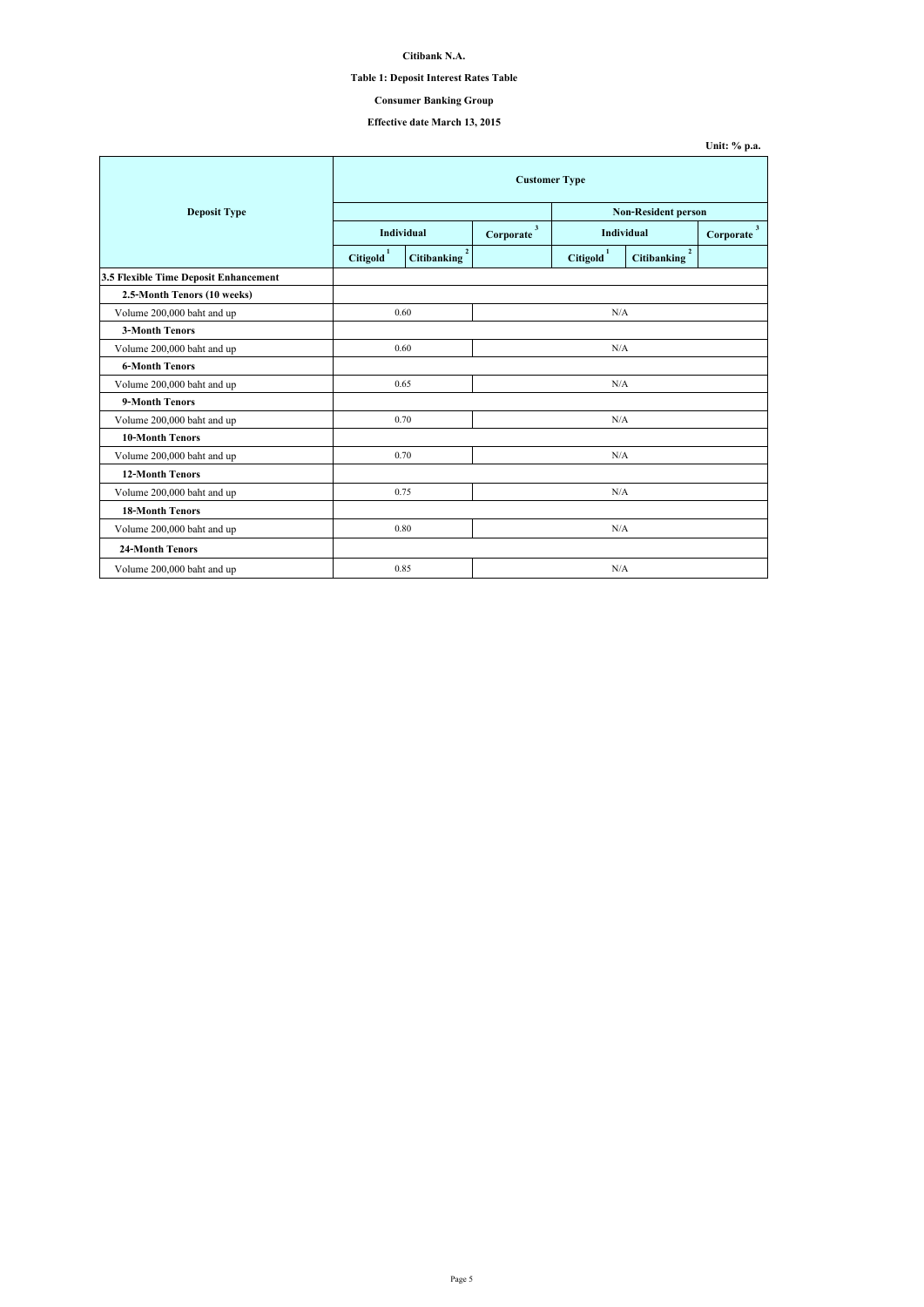#### **Citibank N.A.**

# **Table 1: Deposit Interest Rates Table**

### **Effective date March 13, 2015**

### **Consumer Banking Group**

**Terms and conditions for interest payment.**

- o This table is only for Consumer banking
- Saturday Sunday with the deposit in cash via Cash Deposit Machine as the bank does not provide Teller Counter services, or in case the customer deposit in cheque, Citibank will post the ledger and start to calculate the interest for the mentioned amount on the next business day of the normal banking days on Monday - Friday. In case of the deposit in cheque, the amount will be effective only if the cheque is completely cleared. o For the case that customer opens Current Account or Savings Account, which are the accounts that Citibank specially services on
- o In case of withdrawal before maturity for Normal Time Deposit, Periodic Time Deposit, Rising Rate Time Deposit, Flexible Time Deposit (Original),

Flexible Time Deposit Enhancement and Bill of Exchange, the interest rate will pay according to the condition, or subject to Management Approvals.

- o Terms and conditions for Normal Time Deposit, Periodic Time deposit and Rising Rate Time deposit in case of withdrawal before maturity are as followings:
	- o Deposit length of less than 3 months: No interest payment.
	- o Deposit length of 3 months or more: Citibank will pay interest, based on savings account interest rate on the withdrawal date, but not more than 1% p.a. For accounts with periodic interest payment, Citibank will deduct the excess interest rates paid from the principal amount.
	- o Interest payments are exempted for corporate accounts with withdrawals before the time deposit maturity.
	- o For Rising Rate time deposit accounts with deposit length of 3 months or more, Citibank will pay interest by deducting
- o Interest rate calculations for time deposits are based on non-accumulated interest calculations.
- o For non-resident THB accounts, Citibank will not pay interest rates for all THB saving accounts.
- o For non-resident THB accounts, Citibank will open only Normal Time deposit accounts with 6-month tenors or longer.
- o Savings Plus accounts is a special account with higher interest rates than regular savings accounts; The T&C are the same and referred to the Normal Savings account with effect from 23 July 2012 and onwards, following the terms and conditions on the account opening date.
- o For Online Time Deposit opening, it means that you have reviewed and decided to open this Time Deposit and allowed Citibank to refer to your account opening documents and signature from your existing current account or saving account as reference and evidence for opening this Time Deposit with no exception.
- o Opening of Time Deposit online transaction is available 24 hours. However, the online transaction that has been made after 10:00 p.m. of business days or the online transaction that has been made on weekends or on public holidays will be treated as the transaction with the quoted interest rate of the next business day transaction.

- o Terms and Conditions for Flexible Time Deposit account (Original) are as followings:
	- o Flexibility to partially withdraw cash, allowed after 1 month of deposit, and continue to earn original interest rate on remaining balance at maturity.
	- o Partially withdrawal amount up to 50% of initial deposit earns 1.15% p.a. while the amount exceeding 50% earns Citibank Normal Savings rate.
- o Terms and Conditions for Flexible Time Deposit Enhancement are as followings:
	- o To enable the facility to partially withdraw cash through remote channel, customer is required to open new savings account.
	- o For the partial withdrawal within 1 month from deposit date, zero percent interest rates will be given.
	- o For partial withdrawal after 1 month or longer, will receive early break interest rate of normal savings interest rate on the withdrawn date.
		- The remaining balance at maturity earns originally agreed interest rate.
- o The aforementioned provisions of Flexible Time Deposit Enhancement are as informed which will be effective as follows:
	- (a) on May13, 2009 with respect to the customers who open an Flexible Time Deposit Enhancement Account from May 13, 2009 onwards; and
	- (b) on June 13, 2009 with respect to the customers who opened an Flexible Time Deposit Enhancement Account before May 13, 2009 whose accounts are matured and renewed/rolled over from June 13, 2009 onwards.
- o Terms and conditions for Non-resident baht accounts
	- o Principals and interests are not under a blanket guaranteed by Deposit Protection Agency Act B.E.2551 which is
- o Terms and Conditions for Bill of Exchange are as followings:
	- o The Bill of Exchange holder is the bank's creditor.
	- o Principals and interests are not under a blanket guaranteed by Deposit Protection Agency Act B.E.2551 which is effective August 11, 2008.
	- o Please thoroughly study the risks incurred by any factors (e.g. ordinary transfer risk, lost of B/E Certificate, etc.)
	- from Risk Disclosure Statement which will be provided together with Bill of Exchange Certificate.
	- o Pre-maturity redemption are subjected to the following interest rate penalties:
		- o For tenor of less than 3 months: No interest payment.
		- o For tenor of 3 months or more: Citibank will pay interest, based on savings account interest rate on the withdrawal

**Remark :**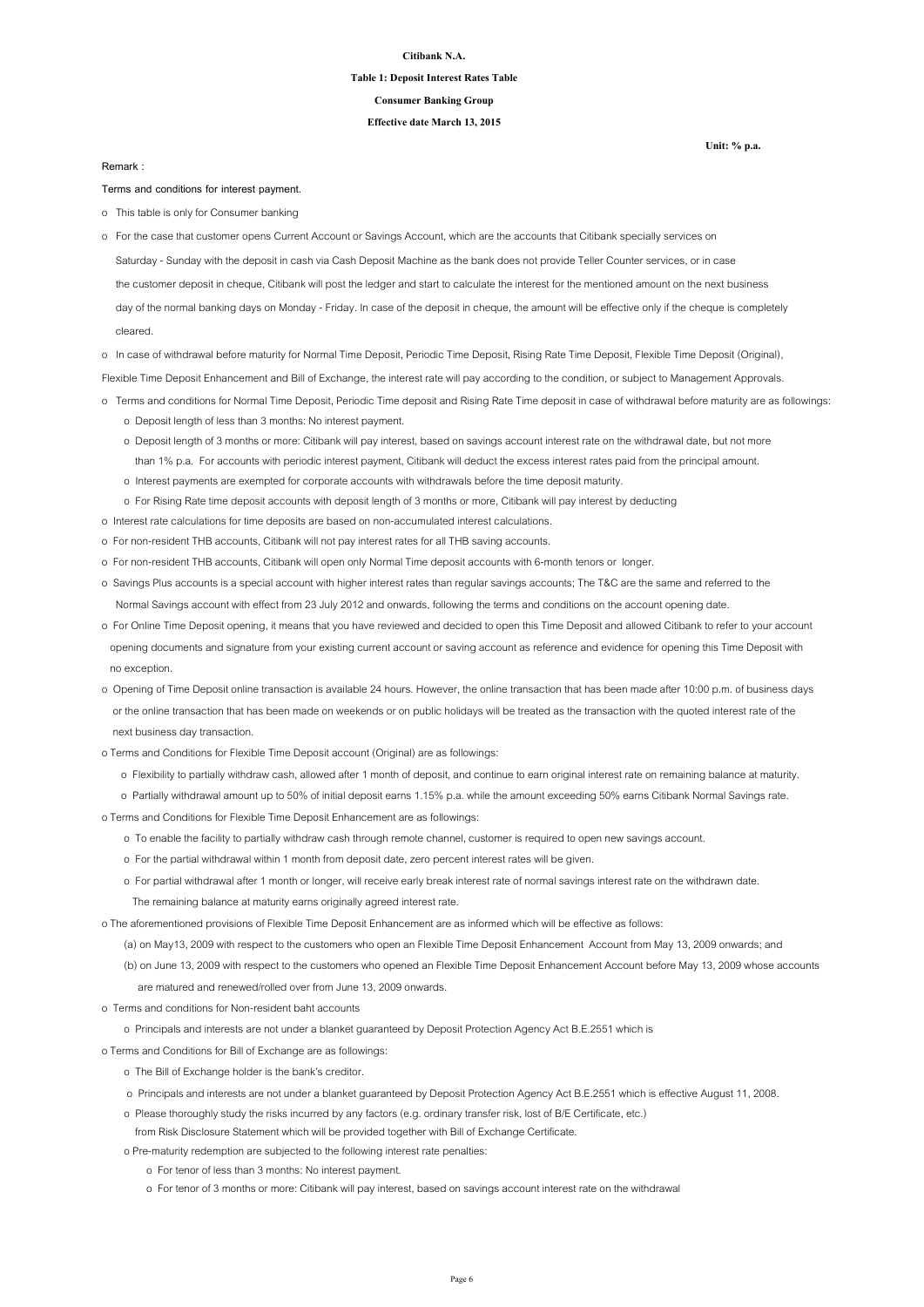### **Citibank N.A.**

### **Table 1: Deposit Interest Rates Table**

### **Effective date March 13, 2015**

### **Consumer Banking Group**

### **Other Terms and Conditions**

8. Citibank may offer gifts to new customers and on the anniversary program. Annual gifts may be given to all existing customers who eligible to the program under terms and conditions which will be announced and informed to the customers accordingly.

9. Citibank reserves the right to change conditions and interest rates as appropriate which will be in line with economic situation. Citibank will announce for the changes accordingly.

1. From 1 August 2014 Citigold customers are customers who have sum of Deposit and Investment balance 3 million baht and up. However, Citibank reserves the right to cancel Citigold membership in case that customers have total balance lower than 3 million baht for 12 consecutive months according to Citibank conditions.

2. Citibanking customers are customers who have sum of Deposit and Investment balance 100,000 baht and up. This includes all Citibank and Citigroup staff who have sum of Deposit and Investment balance less than 100,000 baht.

3. Corporate customers are corporate that open accounts with Consumer Banking Group and have sum of Deposit and Investment balance 100,000 baht and up.

4. All Citibank customers will be eligible for interest rate on this Interest Rates Table and will be eligible for additional special rate no more than 0.75% p.a. The special interest is subject to customer's asset under management amount and bank management approval. The mentioned special rate does not apply to auto rollover Time deposit, all types of Saving accounts and Rising Rate Time deposit .

5. Citibank can offer additional interest rate 0.25%p.a.on top of announced interest rate to all Citibank and Citigroup staff. The mentioned special rate does not apply to all types of Saving accounts, Rising Rate Time deposit and auto rollover Time deposit.

7. Citibank can offer Citigold interest rate to Citibanking customers who add deposit balance to 2 million baht and up according to the conditions of Citigold customers.

6. Volume is total deposit balance of customers and their relatives on a same day.

**Authorize Signature…………………….**

**(Vira-anong C. Phutrakul )**

**Managing Director, Retail Banking Head**

**Announcement date March 12, 2015**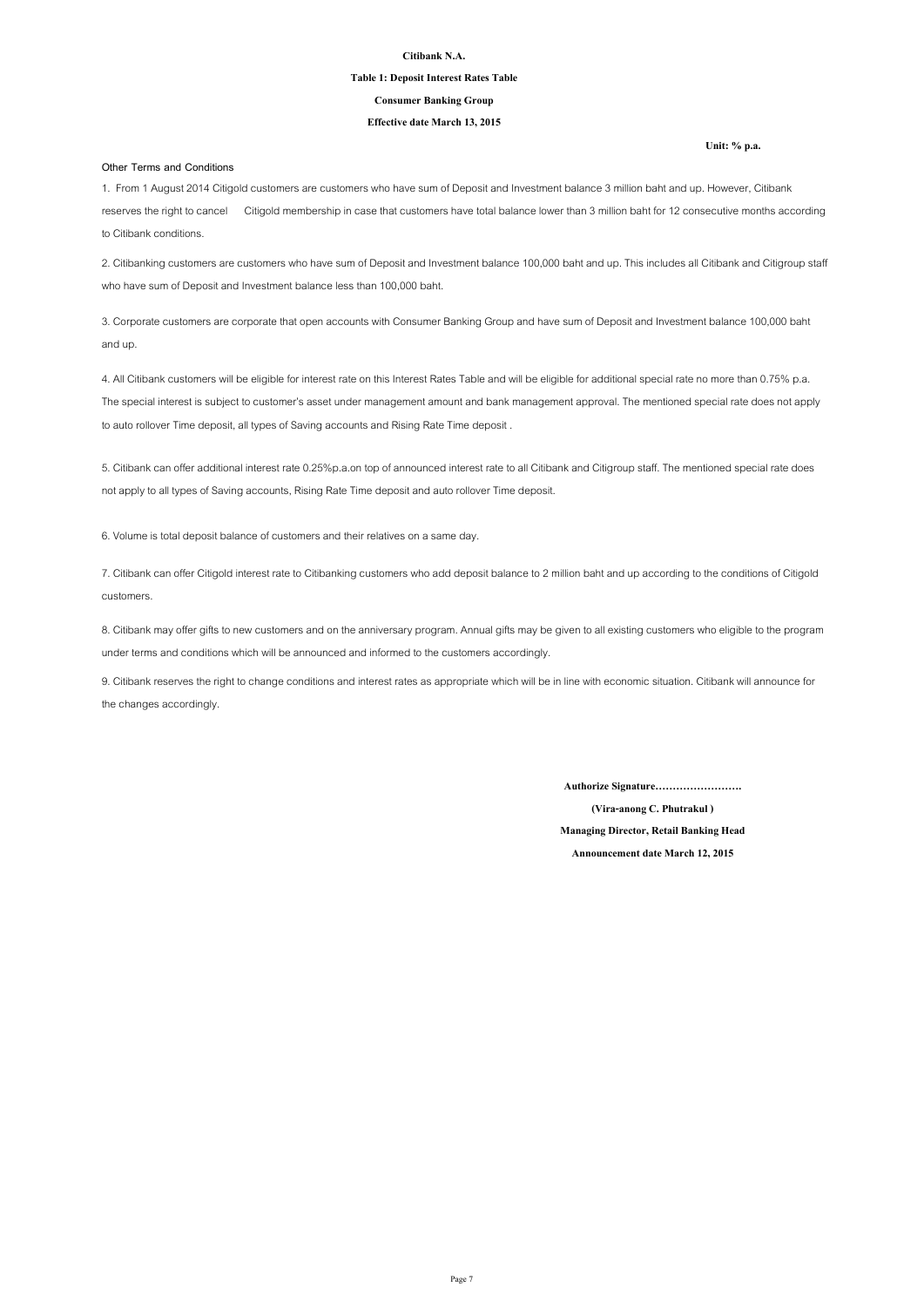|                                                                                       |                                 | Citibank N.A.                                 |                                     |                                  |  |  |  |
|---------------------------------------------------------------------------------------|---------------------------------|-----------------------------------------------|-------------------------------------|----------------------------------|--|--|--|
| 1/<br><b>Table 2: Lending Interest Rates</b>                                          |                                 |                                               |                                     |                                  |  |  |  |
|                                                                                       |                                 | <b>Consumer Banking Group</b>                 |                                     |                                  |  |  |  |
|                                                                                       |                                 | <b>Effective date March 13, 2015</b>          |                                     |                                  |  |  |  |
|                                                                                       |                                 |                                               |                                     | Unit: % p.a.                     |  |  |  |
|                                                                                       |                                 | A. Reference Interest Rates                   |                                     |                                  |  |  |  |
| 1. Minimum Loan Rate                                                                  |                                 | <b>MLR</b>                                    | 7.00                                |                                  |  |  |  |
| 2. Minimum Overdraft Rate                                                             |                                 | <b>MOR</b>                                    | N/A                                 |                                  |  |  |  |
| 3. Minimum Retail Rate                                                                |                                 | <b>MRR</b>                                    | N/A                                 |                                  |  |  |  |
| 4. Others (Temporary Overdraft Rate)                                                  |                                 |                                               | 7.25                                |                                  |  |  |  |
|                                                                                       |                                 |                                               |                                     | Unit: % p.a.                     |  |  |  |
|                                                                                       |                                 | <b>B. Maximum Interest Rates</b>              |                                     |                                  |  |  |  |
| <b>B</b> (1) Consumer Loan                                                            | <b>Personel Loan</b>            |                                               |                                     | <b>Overdraft with Collateral</b> |  |  |  |
|                                                                                       | <b>With Collateral</b>          | <b>Without Collateral</b>                     | <b>Housing Loan</b>                 |                                  |  |  |  |
| 5. Ceiling Rate                                                                       | MLR-0.50% $^{27}$ (Currently is | N/A                                           | MLR-0.50% $^{27}$ (Currently is     |                                  |  |  |  |
|                                                                                       | equal to $6.50\%$ )             |                                               | equal to $6.50\%$ )                 | 5.50                             |  |  |  |
| 6. Maximum Default Interest Rate                                                      | $15.00^{4/}$                    | N/A                                           | $15.00^{4/}$                        | N/A                              |  |  |  |
|                                                                                       |                                 |                                               |                                     |                                  |  |  |  |
| <b>B</b> (2) Commercial Loan                                                          | Overdraft                       | Short Term $\left(\leq 1$ Year) <sup>3/</sup> | Long Term $(>1$ Year) <sup>3/</sup> |                                  |  |  |  |
| 7. Ceiling Rate                                                                       | N/A                             | 20.99                                         | 20.99                               |                                  |  |  |  |
| 8. Maximum Default Interest Rate                                                      | N/A                             | 20.99                                         | 20.99                               |                                  |  |  |  |
|                                                                                       |                                 |                                               |                                     |                                  |  |  |  |
| Remark:                                                                               |                                 |                                               |                                     |                                  |  |  |  |
| 1/ Exclude the type of credits in which BOT has stipulated the specific criteria.     |                                 |                                               |                                     |                                  |  |  |  |
| 2/ Ceiling rate for Housing Loan approved before year 2011 is 20.32%                  |                                 |                                               |                                     |                                  |  |  |  |
| 3/ Product not being offered currently                                                |                                 |                                               |                                     |                                  |  |  |  |
| 4/ Maximum default interest rate for Housing Loan approved before year 2011 is 45.63% |                                 |                                               |                                     |                                  |  |  |  |
|                                                                                       |                                 |                                               |                                     |                                  |  |  |  |
|                                                                                       |                                 |                                               |                                     |                                  |  |  |  |
|                                                                                       |                                 |                                               |                                     |                                  |  |  |  |
|                                                                                       |                                 |                                               | (Vira-anong C. Phutrakul)           |                                  |  |  |  |
| <b>Managing Director, Retail Banking Head</b>                                         |                                 |                                               |                                     |                                  |  |  |  |

 **Announcement date March 12, 2015**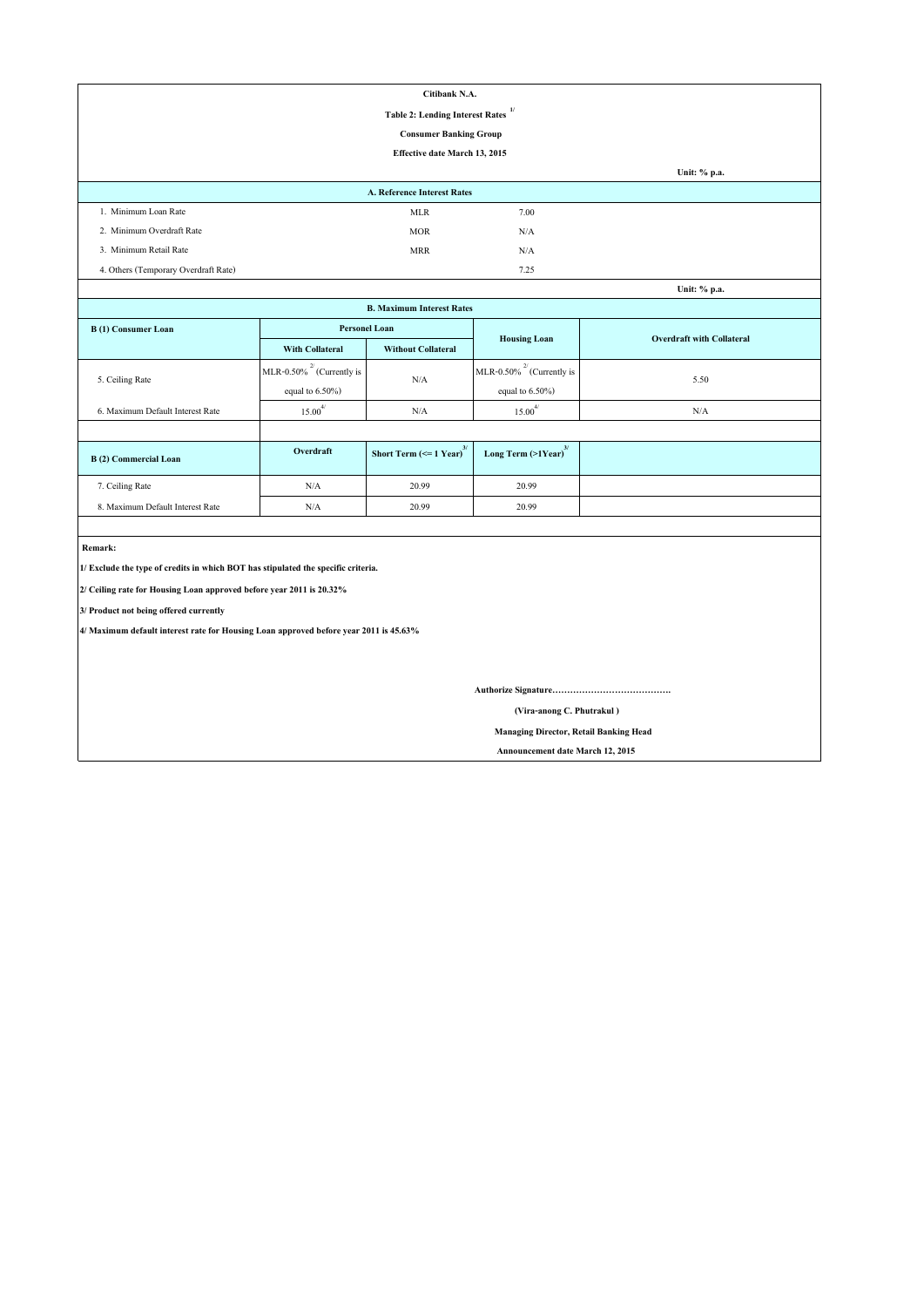|                                                                                                          | Citibank N.A.          |                                                                                                |                                                              |        |  |  |  |  |
|----------------------------------------------------------------------------------------------------------|------------------------|------------------------------------------------------------------------------------------------|--------------------------------------------------------------|--------|--|--|--|--|
|                                                                                                          |                        | Table 3: Fees/ Charges and Penalty Related to Deposit and Lending <sup>1</sup> and Others Fees |                                                              |        |  |  |  |  |
|                                                                                                          |                        | <b>Consumer Banking Group</b>                                                                  |                                                              |        |  |  |  |  |
| <b>Effective date March 13, 2015</b>                                                                     |                        |                                                                                                |                                                              |        |  |  |  |  |
| 4/<br>A. Fee related to Deposit $3/$<br><b>Unit: THB</b><br>Remark                                       |                        |                                                                                                |                                                              |        |  |  |  |  |
|                                                                                                          |                        |                                                                                                | Total average balance lower than 3 million baht for Citigold |        |  |  |  |  |
| 1. Below minimum balance account service fee                                                             |                        | 100 THB/Account/month (Charges by Quarter) for Citibanking                                     | customer and Total average balance lower than 100,000 baht   |        |  |  |  |  |
|                                                                                                          |                        |                                                                                                | for Citibanking customer                                     |        |  |  |  |  |
| <b>B.</b> Fee related to Lending                                                                         |                        | <b>Unit: THB</b>                                                                               |                                                              |        |  |  |  |  |
|                                                                                                          |                        | <b>Personal Loan</b>                                                                           |                                                              |        |  |  |  |  |
| B (1) Consumer Loan: Actual and reasonable expenses                                                      | <b>With Collateral</b> | <b>Without Collateral</b>                                                                      | <b>Housing Loan</b>                                          | Remark |  |  |  |  |
| 1. Expenses paid to government authorities i.e.,                                                         |                        |                                                                                                |                                                              |        |  |  |  |  |
|                                                                                                          | 0.05% of loan amount   |                                                                                                |                                                              |        |  |  |  |  |
| 1) Stamp duty                                                                                            | or maximum 10,000      | N/A                                                                                            | 0.05% of loan amount or maximum                              |        |  |  |  |  |
|                                                                                                          | baht                   |                                                                                                | 10,000 baht                                                  |        |  |  |  |  |
|                                                                                                          | 1% of the loaned       |                                                                                                |                                                              |        |  |  |  |  |
| 2) Mortgage Registration Fee                                                                             | amount or maximum      | N/A                                                                                            | 1% of the loaned amount or                                   |        |  |  |  |  |
|                                                                                                          | 200,000 baht           |                                                                                                | maximum 200,000 baht                                         |        |  |  |  |  |
| 2. Expenses paid to the third or external parties i.e.,                                                  |                        |                                                                                                |                                                              |        |  |  |  |  |
| In general case                                                                                          |                        |                                                                                                |                                                              |        |  |  |  |  |
| 1) Credit Bureau search fee                                                                              | N/A                    | N/A                                                                                            | N/A                                                          |        |  |  |  |  |
| 2/<br>2) Collateral Appraisal expenses                                                                   | Maximum 4,000 baht     | N/A                                                                                            | Maximum 4,000 baht                                           |        |  |  |  |  |
|                                                                                                          | Rate subject to        |                                                                                                |                                                              |        |  |  |  |  |
| 3) Insurance premium                                                                                     | insurance company      | N/A                                                                                            | Rate subject to insurance company                            |        |  |  |  |  |
| 4) Payment fee through other counters/ channels<br>(Bangkok Metropolitan area and Greater bangkok charge |                        | N/A                                                                                            |                                                              |        |  |  |  |  |
| per transaction / upcountry charge per transaction (actual                                               |                        |                                                                                                |                                                              |        |  |  |  |  |
| (left)                                                                                                   |                        |                                                                                                |                                                              |        |  |  |  |  |
| Citibank N.A.                                                                                            | Free                   |                                                                                                | Free                                                         |        |  |  |  |  |
| <b>Bangkok Bank</b>                                                                                      | 20 THB/ 35 THB         |                                                                                                | 20 THB/ 35 THB                                               |        |  |  |  |  |
| Thai Military Bank                                                                                       | 20 THB/ 35 THB         |                                                                                                | 20 THB/ 35 THB                                               |        |  |  |  |  |
| <b>Bank of Ayudhya</b>                                                                                   | 20 THB/ 35 THB         |                                                                                                | 20 THB/ 35 THB                                               |        |  |  |  |  |
| Krung Thai Bank                                                                                          | 25 THB/ 25 THB         |                                                                                                | 25 THB/ 25 THB                                               |        |  |  |  |  |
| Kasikorn Bank                                                                                            | 25 THB/ 35 THB         |                                                                                                | 25 THB/ 35 THB                                               |        |  |  |  |  |
| Siam Commercial Bank                                                                                     | 25 THB/ 40 THB         |                                                                                                | 25 THB/ 40 THB                                               |        |  |  |  |  |
| In default case<br>1) Returned Cheque fee (other commercial banks)                                       | N/A                    | N/A                                                                                            | N/A                                                          |        |  |  |  |  |
| 2) Fee for insufficient fund (In case of payment by debiting                                             |                        |                                                                                                |                                                              |        |  |  |  |  |
| from the account of other commercial banks)                                                              | N/A                    | N/A                                                                                            | N/A                                                          |        |  |  |  |  |
|                                                                                                          | Maximum 225            |                                                                                                |                                                              |        |  |  |  |  |
| 3) Debt Collection Expenses                                                                              | baht/billing cycle     | N/A                                                                                            | Maximum 225 baht/billing cycle                               |        |  |  |  |  |
| 3. Operating cost of commercial bank                                                                     |                        |                                                                                                |                                                              |        |  |  |  |  |
| In general case                                                                                          |                        |                                                                                                |                                                              |        |  |  |  |  |
| 1) Collateral Appraisal expenses                                                                         | N/A                    | N/A                                                                                            | N/A                                                          |        |  |  |  |  |
| (2) Fee for a new statement requested (for the second copy                                               | N/A                    | N/A                                                                                            | N/A                                                          |        |  |  |  |  |
| or more)                                                                                                 |                        |                                                                                                |                                                              |        |  |  |  |  |
| 3) Loan processing fee                                                                                   | Free                   | N/A                                                                                            | Free                                                         |        |  |  |  |  |
| In default case                                                                                          |                        |                                                                                                |                                                              |        |  |  |  |  |
| 3) Debt Collection Expenses                                                                              | N/A                    | N/A                                                                                            | N/A                                                          |        |  |  |  |  |
| B(2) Commerical Loan: Actual and reasonable expense                                                      |                        | Overdraft                                                                                      |                                                              | Remark |  |  |  |  |
| 1. N/A                                                                                                   |                        | N/A                                                                                            |                                                              | N/A    |  |  |  |  |